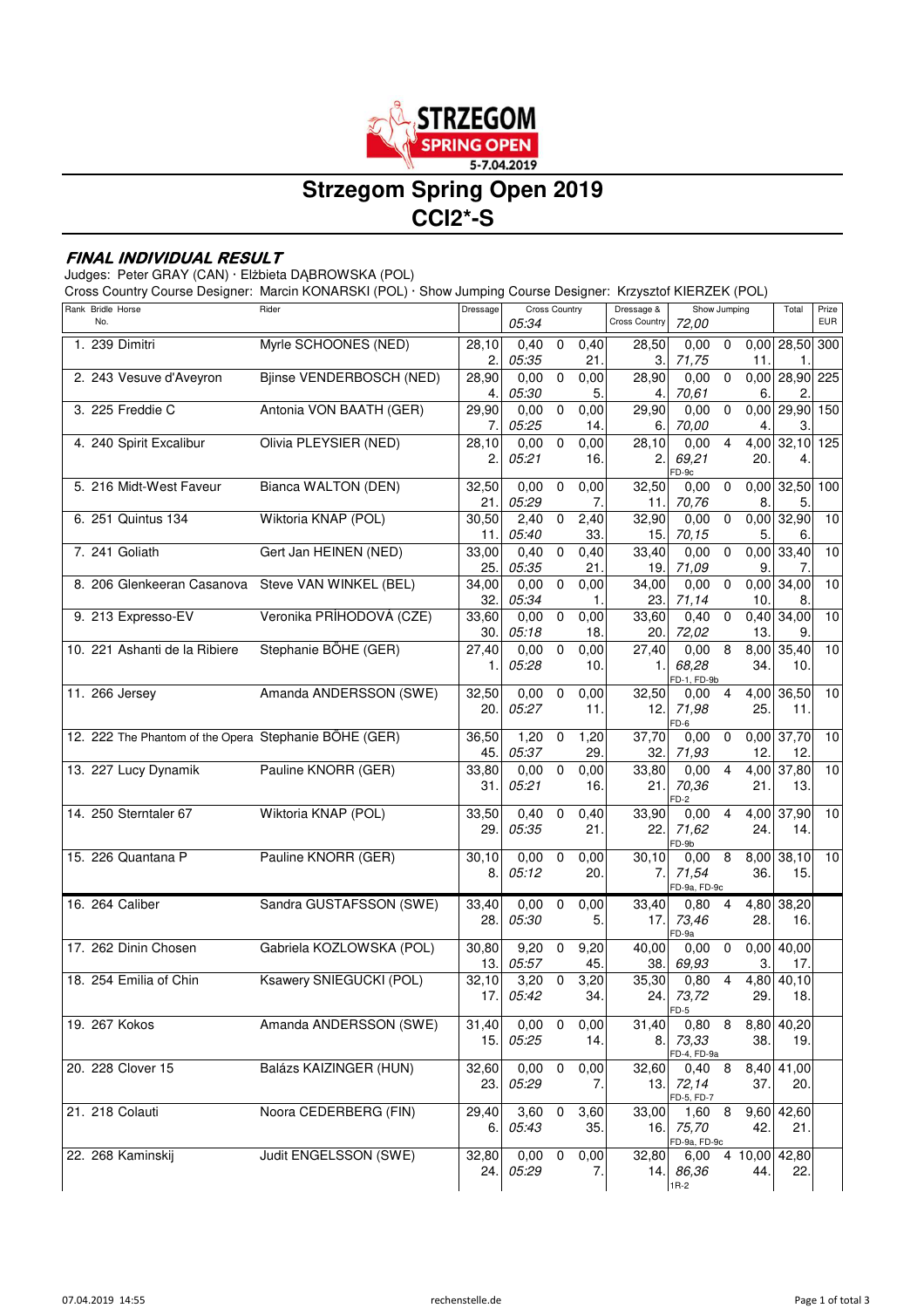

# **Strzegom Spring Open 2019 CCI2\*-S**

#### **FINAL INDIVIDUAL RESULT**

Judges: Peter GRAY (CAN) · Elżbieta DĄBROWSKA (POL)

Cross Country Course Designer: Marcin KONARSKI (POL) · Show Jumping Course Designer: Krzysztof KIERZEK (POL)

| Rank Bridle Horse<br>No.                                | Rider                      | Dressage     | 05:34             | <b>Cross Country</b>    |                             | Dressage &<br><b>Cross Country</b> | Show Jumping<br>72,00                       |                |                      | Total                      | Prize<br><b>EUR</b> |
|---------------------------------------------------------|----------------------------|--------------|-------------------|-------------------------|-----------------------------|------------------------------------|---------------------------------------------|----------------|----------------------|----------------------------|---------------------|
| 23. 245 Soccer Star                                     | Asha LASEROMS (NED)        | 38,80<br>50. | 0,00<br>05:27     | $\mathbf 0$             | 0,00<br>11.                 | 38,80<br>35.                       | 0,00<br>70,93<br>FD-6                       | 4              | 22.                  | $4,00$ $42,80$<br>23.      |                     |
| 24. 203 Dolce Vita                                      | Viktoria WOLF (AUT)        | 34,50<br>34. | $4,80$ 0<br>05:46 |                         | 4,80<br>39.                 | 39,30<br>36.                       | 0,00<br>66,39<br>FD-6                       | $\overline{4}$ | 4,00<br>17.          | 43,30<br>24.               |                     |
| 25. 259 Czacza                                          | Pauline WIECZOREK (POL)    | 35,80<br>40. | 0,80<br>05:36     | $\pmb{0}$               | 0,80<br>25.                 | 36,60<br>29.                       | 2,80<br>78,48<br>FD-11                      | $\overline{4}$ | 6,80<br>32.          | 43,40<br>25.               |                     |
| 26. 260 Eventing Dream                                  | Jacek KOWERSKI (POL)       | 35,30<br>35. | $1,20$ 0<br>05:37 |                         | 1,20<br>29.                 | 36,50<br>28.                       | 0,008<br>69,25<br>FD-4, FD-9b               |                | 35.                  | 8,00 44,50<br>26.          |                     |
| 27. 209 Trnka-Ruf                                       | Dr. Miroslav TRUNDA (CZE)  | 39,60<br>51. | 4,00<br>05:44     | $\mathbf 0$             | 4,00<br>37.                 | 43,60<br>42.                       | 1,20<br>74,87                               | $\mathbf 0$    | 15.                  | 1,20 44,80<br>27.          |                     |
| 28. 237 Bingo                                           | Mattia LUCIANI (ITA)       | 34,10<br>33. | 2,00<br>05:39     | $\overline{0}$          | 2,00<br>32.                 | 36,10<br>26.1                      | 1,208<br>74,82<br>FD-4, FD-9c               |                | 9,20<br>40.          | 45,30<br>28.               |                     |
| 29. 249 Szach Mat                                       | Mariusz KLENIUK (POL)      | 35,40<br>37. | 4,40<br>05:45     | $\mathbf 0$             | 4,40<br>38.                 | 39,80<br>37.                       | 2,00<br>76,20<br>FD-9a                      | $\overline{4}$ | 31.                  | 6,00 45,80<br>29.          |                     |
| 30. 248 Ordynat                                         | Katja GONTOWIUK (POL)      | 39,60<br>51. | 6,40<br>05:50     | $\mathbf 0$             | 6,40<br>42.                 | 46,00<br>45.                       | 0,00<br>70,72                               | $\mathbf 0$    | 7.                   | $0,00$ 46,00<br>30.        |                     |
| 31. 204 Franz Joseph K                                  | Michael SPÖRK (AUT)        | 36,10<br>42. | 10,00<br>05:59    |                         | 0,10,00<br>47.              | 46,10<br>46.                       | 0,00<br>68,98                               | $\mathbf 0$    | 1.                   | $0,00$ 46,10<br>31.        |                     |
| 32. 223 Santiago 230                                    | Linda STIEFELMEYER (GER)   | 30,10<br>8.  | 6,80<br>05:51     | $\overline{0}$          | 6,80<br>43.                 | 36,90<br>30.                       | 5,60<br>85,42<br>FD-2                       | $\overline{4}$ | 43.                  | 9,60 46,50<br>32.          |                     |
| 33. 215 Coradine-S                                      | Casper RASMUSSEN (DEN)     | 45,40<br>56. | 0,00<br>05:27     | $\mathsf 0$             | 0,00<br>11.                 | 45,40<br>44. I                     | 1,20<br>74,34                               | $\mathbf 0$    | 1,20<br>14.          | 46,60<br>33.               |                     |
| 34. 252 Valando 2                                       | Michal KNAP (POL)          | 32,50<br>21. | 3,60<br>05:43     | $\overline{0}$          | 3,60<br>35.                 | 36,10<br>27.                       | 2,80<br>78,67<br>FD-3, FD-5                 |                | 8 10,80<br>45.       | 46,90<br>34.               |                     |
| 35. 205 Peperoni Red                                    | Rebecca GEROLD (AUT)       | 33,10<br>26. | 10,40<br>06:00    |                         | 0 10,40<br>48.              | 43,50<br>41.I                      | 0,00<br>71,42<br>FD-5                       | $\overline{4}$ | 23.                  | 4,00 47,50<br>35.          |                     |
| 36. 217 Conner K                                        | Johanna POHJONEN (FIN)     | 31,10<br>14. | 12,00<br>06:04    |                         | $0$ 12,00<br>51.            | 43,10<br>40.I                      | 0,40<br>72,39<br>$FD-4$                     | $\overline{4}$ | 4,40<br>26.          | 47,50<br>36.               |                     |
| 37. 246 Bonmahon Silver Vixen Merel BLOM (NED)          |                            | 30,40<br>10. | 14,40<br>06:10    |                         | $\overline{0}$ 14,40<br>53. | 44,80<br>43.                       | 0,80<br>73,03<br>FD-11                      | $\overline{4}$ | 27.                  | 4,80 49,60<br>37.          |                     |
| 38. 212 Madock                                          | Jaroslav ABÍK (CZE)        | 37,10<br>46. | 0,40<br>05:35     | $\overline{\mathbf{0}}$ | 0,40<br>21.                 | 37,50<br>31.                       | 73,77<br>FD-6, FD-8, FD-9a                  |                | 49.                  | 0,80 12 12,80 50,30<br>38. |                     |
| 39. 238 Ravallo van de Smeetshoeve Myrle SCHOONES (NED) |                            | 32,30<br>18. | 05:45<br>BD(7)    |                         | 4,40 11 15,40<br>55.        | 47,70<br>50.                       | $0,00 \quad 4$<br>67,70<br>FD-9c            |                | 18.                  | 4,00 51,70<br>39.          |                     |
| 40. 210 Urleven Barnaul SL                              | Adéla SVOBODOVÁ (CZE)      | 37,90<br>47. | 0,00<br>05:31     | $\overline{0}$          | 0,00<br>3.                  | 37,90<br>33.                       | 77,92<br>FD-5, FD-6, FD-9c                  |                | 2,40 12 14,40<br>51. | 52,30<br>40.               |                     |
| 41. 242 Basic Instinct                                  | Nienke JONGE POERINK (NED) | 40,10<br>53. | 7,20<br>05:52     | $\overline{\mathbf{0}}$ | 7,20<br>44.                 | 47,30<br>47.I                      | 1,20<br>74,87<br>FD-6                       | 4              | 30.                  | 5,20 52,50<br>41.          |                     |
| 42. 269 Bob                                             | Judit ENGELSSON (SWE)      | 31,40<br>15. | 0,80<br>05:36     | $\mathbf 0$             | 0,80<br>25.                 | 32,20<br>10.                       | 73,20<br>FD-2, FD-4, FD-6, FD-9a, FD-9b     |                | 53.                  | 0,80 20 20,80 53,00<br>42. |                     |
| 43. 207 Coco Rico                                       | Lukas LETAL (CZE)          | 33,40<br>27. | 0,00<br>05:14     | 0                       | 0,00<br>19.                 | 33,40                              | 18. 67,82<br>FD-1, FD-4, FD-7, FD-9c, FD-10 |                | 52.                  | 0,00 20 20,00 53,40<br>43. |                     |